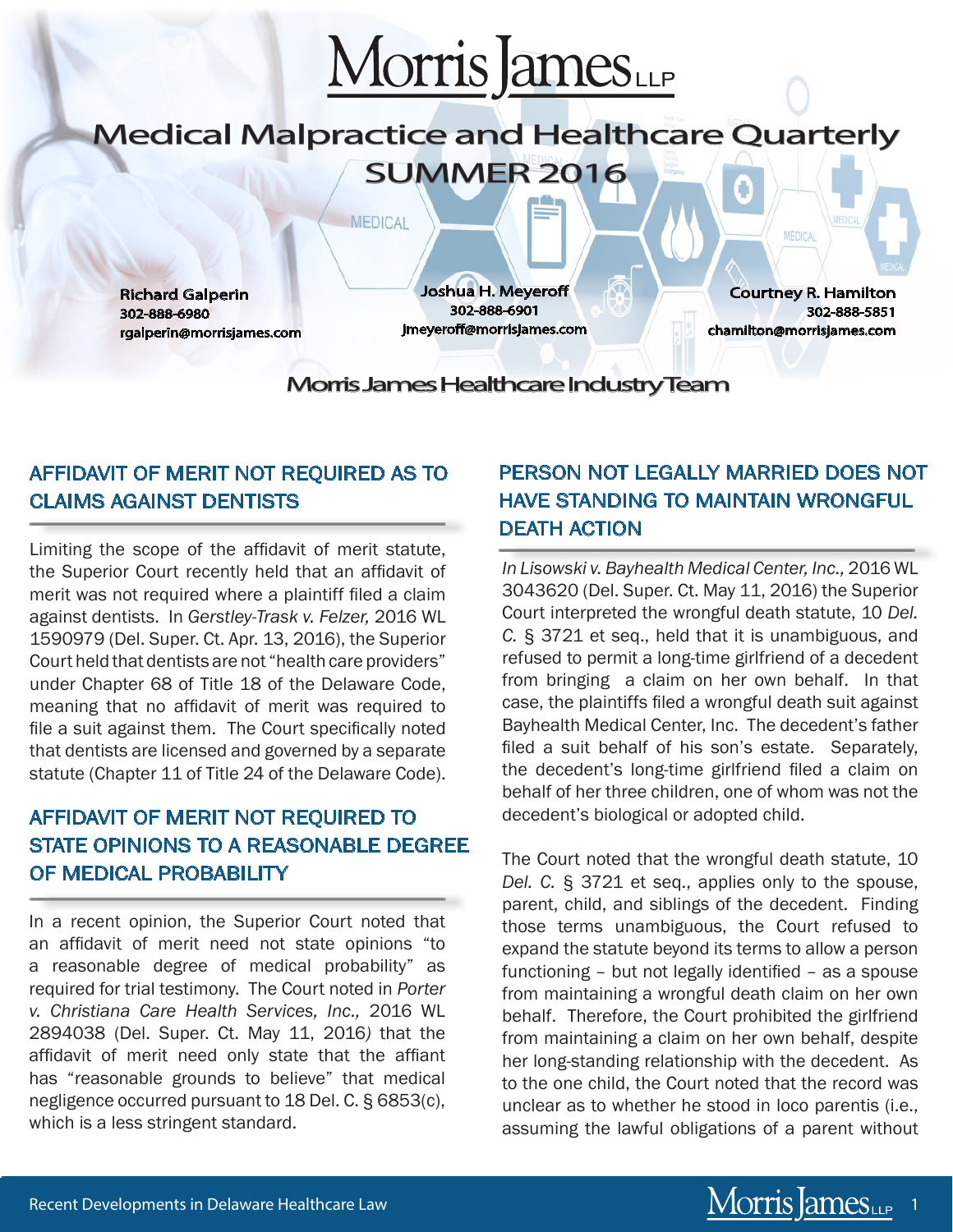wrongful death suit against Bayhealth Medical Center, Inc. The decedent's father filed a suit behalf of his son's estate. Separately, the decedent's long-time girlfriend filed a claim on behalf of her three children, one of whom was not the decedent's biological or adopted child.

The Court noted that the wrongful death statute, 10 *Del. C*. § 3721 et seq., applies only to the spouse, parent, child, and siblings of the decedent. Finding those terms unambiguous, the Court refused to expand the statute beyond its terms to allow a person functioning – but not legally identified – as a spouse from maintaining a wrongful death claim on her own behalf. Therefore, the Court prohibited the girlfriend from maintaining a claim on her own behalf, despite her long-standing relationship with the decedent. As to the one child, the Court noted that the record was unclear as to whether he stood in loco parentis (i.e., assuming the lawful obligations of a parent without ever formally adopting the child) to the decedent and, therefore, permitted his claim to proceed until and unless there was evidence that the decedent did not stand in loco parentis.

## PHARMACY THAT ALLEGEDLY DISCLOSES PROTECTED HEALTH INFORMATION TO FATHER OF SEPARATE CUSTOMER CANNOT FILE THIRD-PARTY CLAIM AGAINST FATHER

In an odd case, the Superior Court refused to allow a third-party claim by a pharmacy against a plaintiff's father to join him as a joint tortfeasor for its alleged disclosure of the plaintiff's protected health information (PHI). *In Spence v. Cherian,* 135 A.3d 1282 (Del. Super. Ct. 2016), an HIV-positive patient obtained his medications at Rite-Aid Pharmacy, but he had not disclosed his condition to this parents. His father, who also used the same pharmacy for himself, visited the pharmacy to obtain his wife's medications. While there, a Rite-Aid pharmacist informed the father that there were medications for someone with the same last name, and the father stated that the individual was his son. The pharmacist then gave the medications to the father and, upon questioning, mentioned that the medications were anti-retrovirals or anti-virals. The father left the medications but later learned that they were used for treatment of HIV and told his wife,

who contacted her son to discuss his diagnosis. As a result, the son filed a number of claims against Rite-Aid and the pharmacist for injuries resulting from the improper disclosure of PHI.

Rite-Aid then attempted to file a third-party claim against the father and claimed that he was a joint tortfeasor who was partially at fault for the injuries to his son. The Court noted, and Rite-Aid agreed, that the father could not be liable for many of the claims asserted against Rite-Aid. In addressing certain individual claims, the Court first noted that the father's disclosure of his son's condition to the son's mother did not constitute invasion of privacy because there was no "publicity" with this discussion. Second, the Court held that the father could not be liable for intentional emotional distress because his conduct was not "extreme or outrageous" by discussing his well-meaning concerns with his son. Third, the Court held that the father could not be liable for negligent inflection of emotional distress because the father owed no duty to his son to avoid causing him emotional distress or to avoid acting in a compassionate manner, even if that might cause his son discomfort. Fourth, the Court held that the father could not be liable for promissory estoppel because he did not make any type of promise to his son upon which his son relied to his detriment. As a result, the Court dismissed the third-party complaint and precluded any assertion of joint liability against the father for Rite-Aid's alleged actions.

### PREJUDGMENT INTEREST IS COST THAT MUST BE TIMELY REQUESTED AFTER **VERDICT**

In a recent ruling, the Superior Court rejected a claim for prejudgment interest that was made more than ten (10) days after the verdict. In *Shen v. Nationwide Mutual Fire Ins. Co.,* C.A. No. S12C-07-007 ESB (Del. Super. Ct. Jul. 6, 2016), the plaintiffs won a verdict at trial. Seventeen (17) days later, the defendant tendered the amount for the verdict, but the plaintiffs refused to accept the amount and instead requested prejudgment interest by motion twenty-eight (28) days after the verdict. In response, the defendant opposed the request and asked the Court to find that the tender of the verdict amount satisfied the judgment

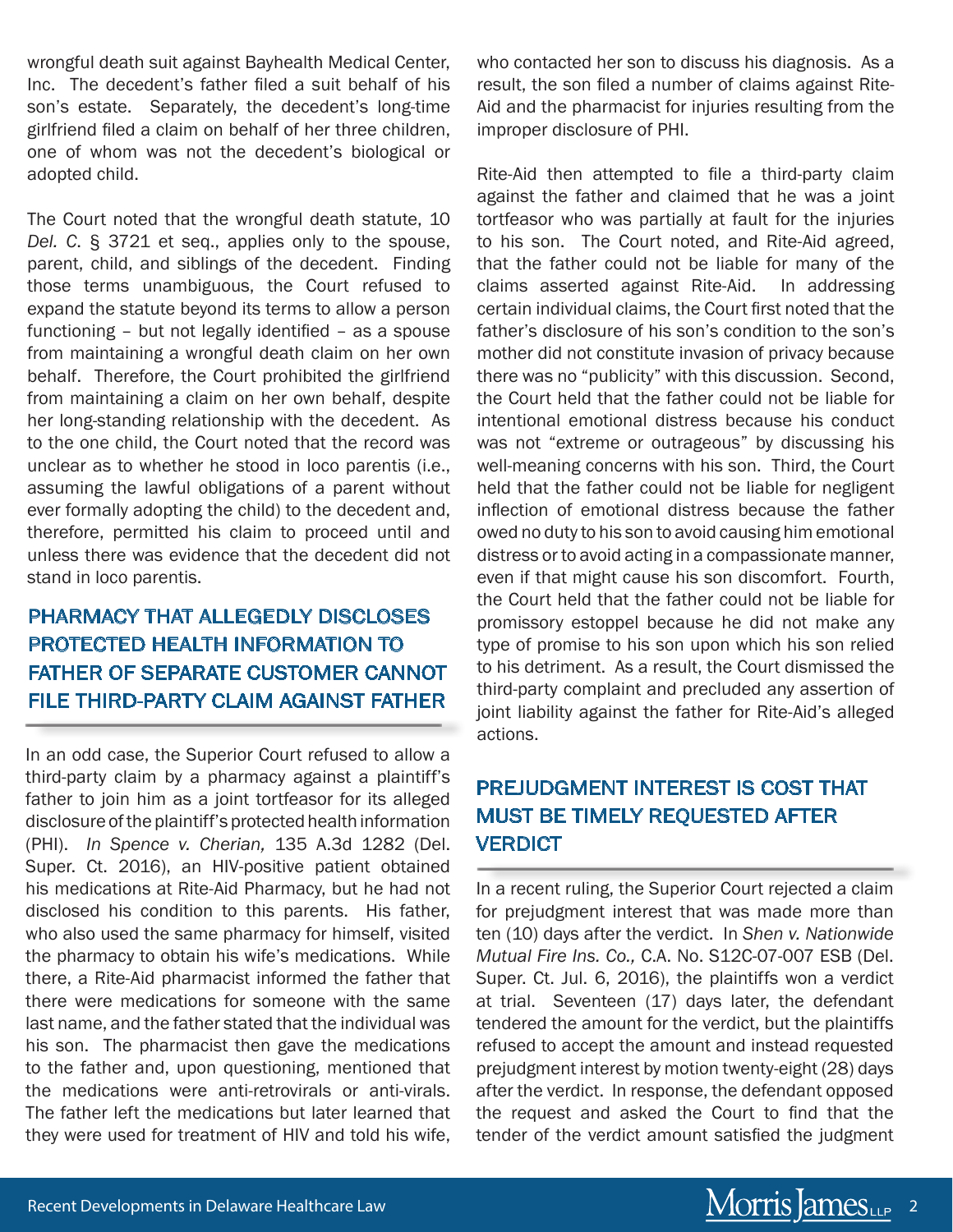in full. The Court held that prejudgment is a "cost" of litigating a claim and that, therefore, it must be asserted in a timely motion for costs following a trial. Because the plaintiffs failed to file a timely motion for costs, the Court held that the plaintiffs were not entitled to prejudgment interest.

#### RECENT DELAWARE MEDICAL MALPRACTICE JURY VERDICTS

John Wood, Individually and as Representative of the Estate of Charles Wood v. Dermatologist and his practice, Superior Court of the State of Delaware in and for New Castle County, C.A. No. N14C-05-187 VLM: The jury returned a defense verdict. The plaintiff was represented by Gilbert Shelsby, Esq., Robert J. Leoni, Esq. and James J. Meehan, Esq. of Shelsby & Leoni, P.A. The defendants were represented by Colleen Shields, Esq. and Peter Murphy, Esq. of Eckert Seamans

#### RECENT DELAWARE MEDICAL MALPRACTICE CASE FILINGS

Michael M. McNulty Jr. v. Medical Groups, Superior Court of the State of Delaware in and for New Castle County, C.A. No. N16C-04-029 AML (filed on 4/5/2016): The plaintiff alleges that Defendants failed to timely diagnose and treat the plaintiff's Stage V kidney disease. The case was filed by David Culley of Tybout Redfearn and Pell.

Terry Faupel, personal representative of the estate of Susan Soslow v. Rehabilitation facility and employees, Superior Court of the State of Delaware in and for New Castle County, C.A. No. N16C-04-039 CEB (filed on 4/6/2016): The plaintiffs allege that Defendants failed to treat plaintiff's pressure ulcer, so that it got worse and deteriorated. The case was filed by Lawrance Kimmel of Kimmel Carter Roman Peltz & O'Neill, P.A.

John Boyer, as attorney in fact of Charles Boyer v. Rehabilitation facility, Superior Court of the State of Delaware in and for New Castle County, C.A. No. N16C-04-173 CEB (filed on 4/19/2016): The plaintiffs allege that the Defendant allowed plaintiff to contract a necrotic sacral wound and bedsores because of failure to turn him. The case was filed by Gary Nitsche of Weik, Nitsche and Dougherty, P.A.

Michael Brown; Patricia A. Brown v. Plastic Surgeon and practice, Superior Court of the State of Delaware in and for New Castle County, C.A. No. N16C-04-181 ALR (filed on 4/20/2016): The plaintiffs allege that the Defendant botched plaintiff's leg surgery, making his pain worse, not better. The case was filed by Gary Aber of the Law Offices of Gary W. Aber.

Matthew Kent; Renee Kent v. Ophthalmology practice and nurses, Superior Court of the State of Delaware in and for Kent County, C.A. No. K16C-04-222 RBY (filed on 4/26/2016): The plaintiffs allege that the defendants caused an infection in plaintiff's arm after using the same I.V. needle in his hand and then in his forearm. The case was filed by Lauren Cirrinicione of Murphy & Landon.

Shirley Gauani; Patricia Gauani, as guardian for Shirley Gauani v. Nursing home and employees, Superior Court of the State of Delaware in and for New Castle County, C.A. No. N16C-04-259 JAP (filed on 4/27/2016): The plaintiffs allege that the defendants failed to care for plaintiff's sacral wound so it became infected and festered, developing into sepsis. The case was filed by Brian Jordan of Jordan Law, LLC.

Blanche Newborn, individually and as the executrix of the estate of Lindsay Hurley Ballas v. Psychiatrist and practice, Superior Court of the State of Delaware in and for New Castle County, C.A. No. N16C-05- 047 VLM (filed on 5/4/2016): The plaintiffs allege that the defendant gave the decedent samples of Brintellix as a substitute for Prozac, although the defendant was not officially her doctor. Decedent experienced negative side effects from Brintellix, and she ultimately committed suicide. The case was filed by Stephen Potter of Potter Carmine & Associates, P.A.

Stephane de Roche v. Physician and hospital, Superior Court of the State of Delaware in and for Kent County, C.A. No. K16C-05-014 JJC (filed on 5/12/2016): The plaintiff alleges that the defendants caused his health to deteriorate after he was catheterized. The case was filed pro se.